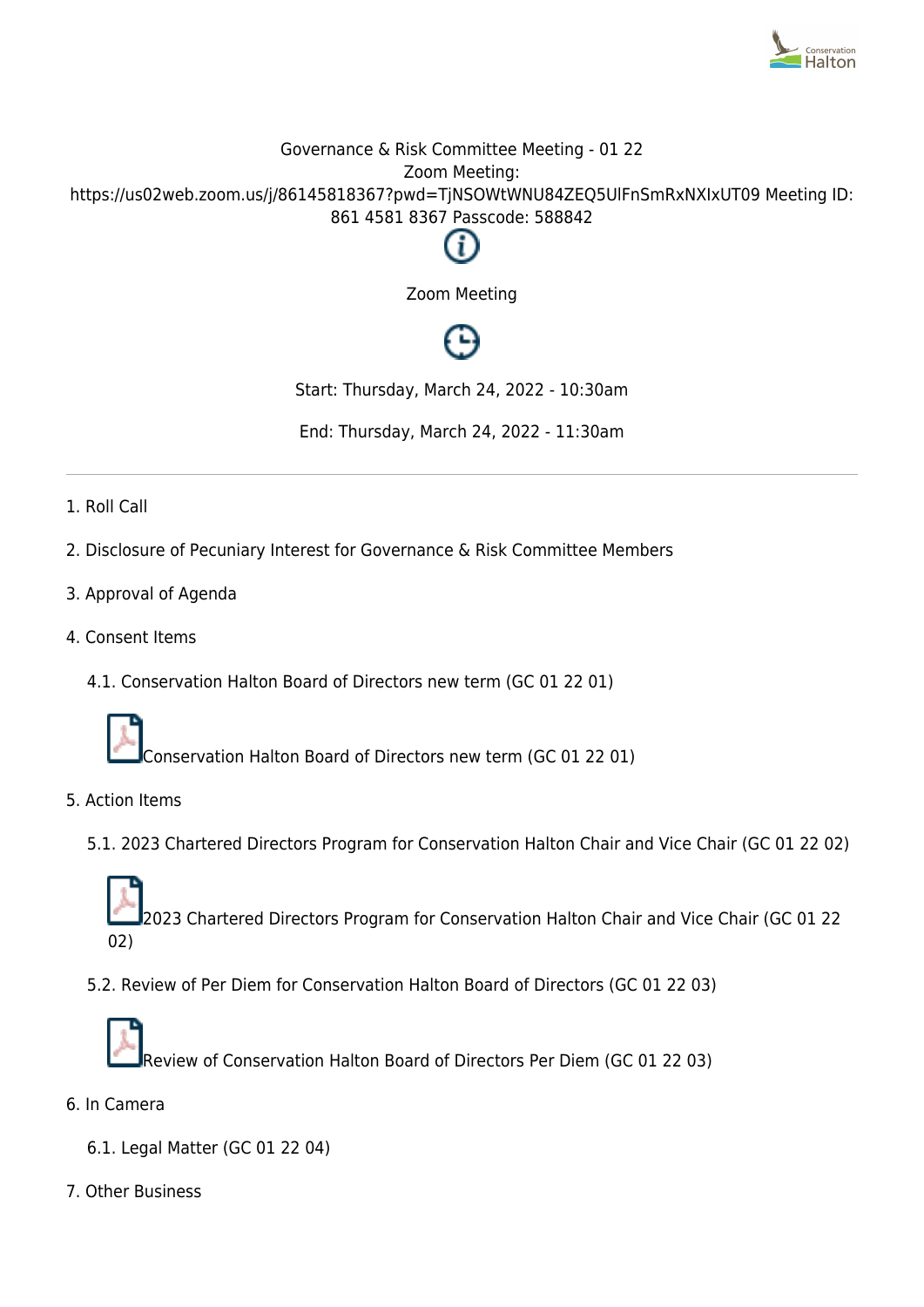# 8. Adjournment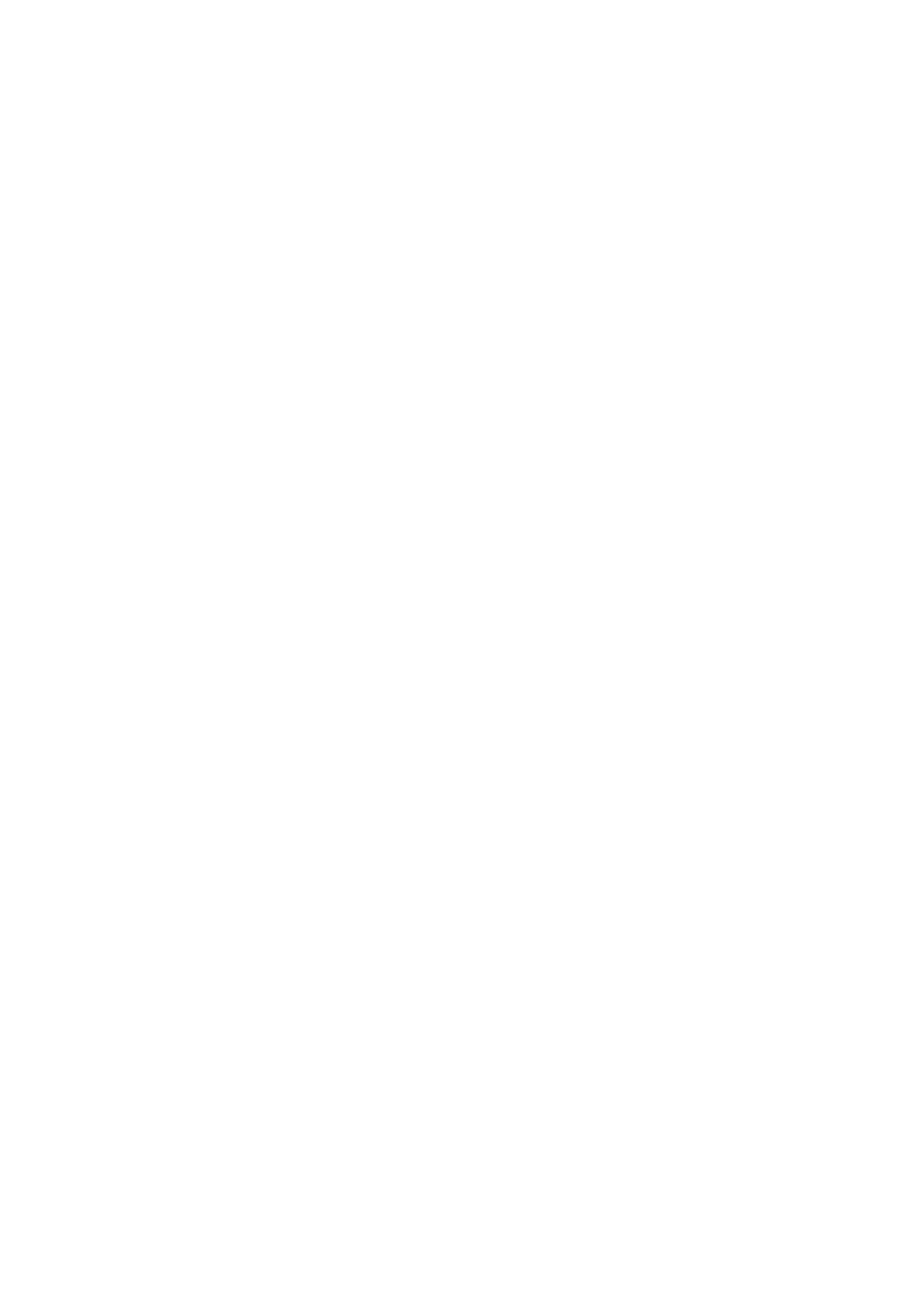



| TO:             | <b>Governance &amp; Risk Committee</b>                 |
|-----------------|--------------------------------------------------------|
| MEMO NO.: $#$   | GC 01 22 01                                            |
| <b>FROM:</b>    | Hassaan Basit, President & CEO                         |
| <b>DATE:</b>    | March 24, 2022                                         |
| <b>SUBJECT:</b> | <b>Conservation Halton Board of Directors new term</b> |

# **MEMO**

Conservation Halton (CH) Board of Directors' new term in office will begin in February 2023 with the Inaugural Meeting. The appointees will be confirmed by the participating municipalities after the municipal elections in late 2022.

The table below highlights the CH Board of Directors turnover during the past two municipal elections with 36% in 2014 and 27% in 2018.

| <b>Municipality</b>                  | <b>Board Members</b><br>appointment per<br><b>Municipality 2014</b> | <b>Board Members</b><br>appointment per<br><b>Municipality 2015</b> | % Turnover<br>2015 | <b>Board Members</b><br>appointment per<br><b>Municipality 2019</b> | % Turnover<br>2019 | <b>Municipal</b><br>apportionment |  |
|--------------------------------------|---------------------------------------------------------------------|---------------------------------------------------------------------|--------------------|---------------------------------------------------------------------|--------------------|-----------------------------------|--|
| Notes: Name in red denote new member |                                                                     |                                                                     |                    |                                                                     |                    |                                   |  |
| <b>BURLINGTON</b>                    | Sandra Morrison                                                     | Cllr. Marianne<br><b>Meed Ward</b>                                  | 32%                | Mayor Marianne<br>Meed Ward                                         | 26%                | 4                                 |  |
|                                      | Gerry Smallegange                                                   | Gerry Smallegange                                                   |                    | Gerry Smallegange                                                   |                    |                                   |  |
|                                      | John Taylor                                                         | Jim Sweetlove                                                       |                    | Jim Sweetlove                                                       |                    |                                   |  |
|                                      | John Vice                                                           | John Vice                                                           |                    | Cllr. Rory Nisan                                                    |                    |                                   |  |
| <b>HALTON HILLS</b>                  | Cllr. Bryan Lewis                                                   | Cllr. Bryan Lewis                                                   |                    | Cllr. Bryan Lewis                                                   |                    | $\overline{2}$                    |  |
|                                      | David Kentner                                                       | Cllr. Moya Johnson                                                  |                    | Cllr. Moya Johnson                                                  |                    |                                   |  |
| <b>HAMILTON</b>                      | Ian Dunlop                                                          | Ian Dunlop                                                          |                    | Joanne Di Maio                                                      |                    | 3 (one vacancy)                   |  |
|                                      | Ed Wells                                                            | Ed Wells                                                            |                    | Zobia Jawed                                                         |                    |                                   |  |
| <b>MILTON</b>                        | <b>Mayor Gordon Krantz</b>                                          | Mayor Gordon<br>Krantz                                              |                    | Mayor Gordon Krantz                                                 |                    | 4                                 |  |
|                                      | Cindy Lunau                                                         | Cllr. Mike Cluett                                                   |                    | Cllr. Mike Cluett                                                   |                    |                                   |  |
|                                      | <b>Cllr. Rick Malbouef</b>                                          | Cllr. Robert Duvall                                                 |                    | Cllr. Rick Di Lorenzo                                               |                    |                                   |  |
|                                      |                                                                     |                                                                     |                    | <b>Cllr. Zeeshan Hamid</b>                                          |                    |                                   |  |
| <b>REGION OF</b><br>PEEL/MISSISSAUGA | Jean Williams                                                       | Jean Williams                                                       |                    | Jean Williams                                                       |                    | 2                                 |  |
|                                      | Daniela Schulze                                                     | Cllr. Sue McFadden                                                  |                    | Hamza Ansari                                                        |                    |                                   |  |
| <b>Oakville</b>                      | Keith Bird                                                          | Mayor Rob Burton                                                    |                    | Mayor Rob Burton                                                    |                    | 4                                 |  |
|                                      | Cllr. Cathy Duddeck                                                 | Cllr. Cathy Duddeck                                                 |                    | Cllr. Cathy Duddeck                                                 |                    |                                   |  |
|                                      | Alan Johnston                                                       | Cllr. Allan Elgar                                                   |                    | Cllr. Allan Elgar                                                   |                    |                                   |  |
|                                      | Cllr. Allan Elgar                                                   | Cllr. Dave Gittings                                                 |                    | Cllr. Dave Gittings                                                 |                    |                                   |  |
| <b>Puslinch</b>                      | <b>Steve Gilmour</b>                                                | Steve Gilmour                                                       |                    | <b>Steve Gilmour</b>                                                |                    | $\mathbf{1}$                      |  |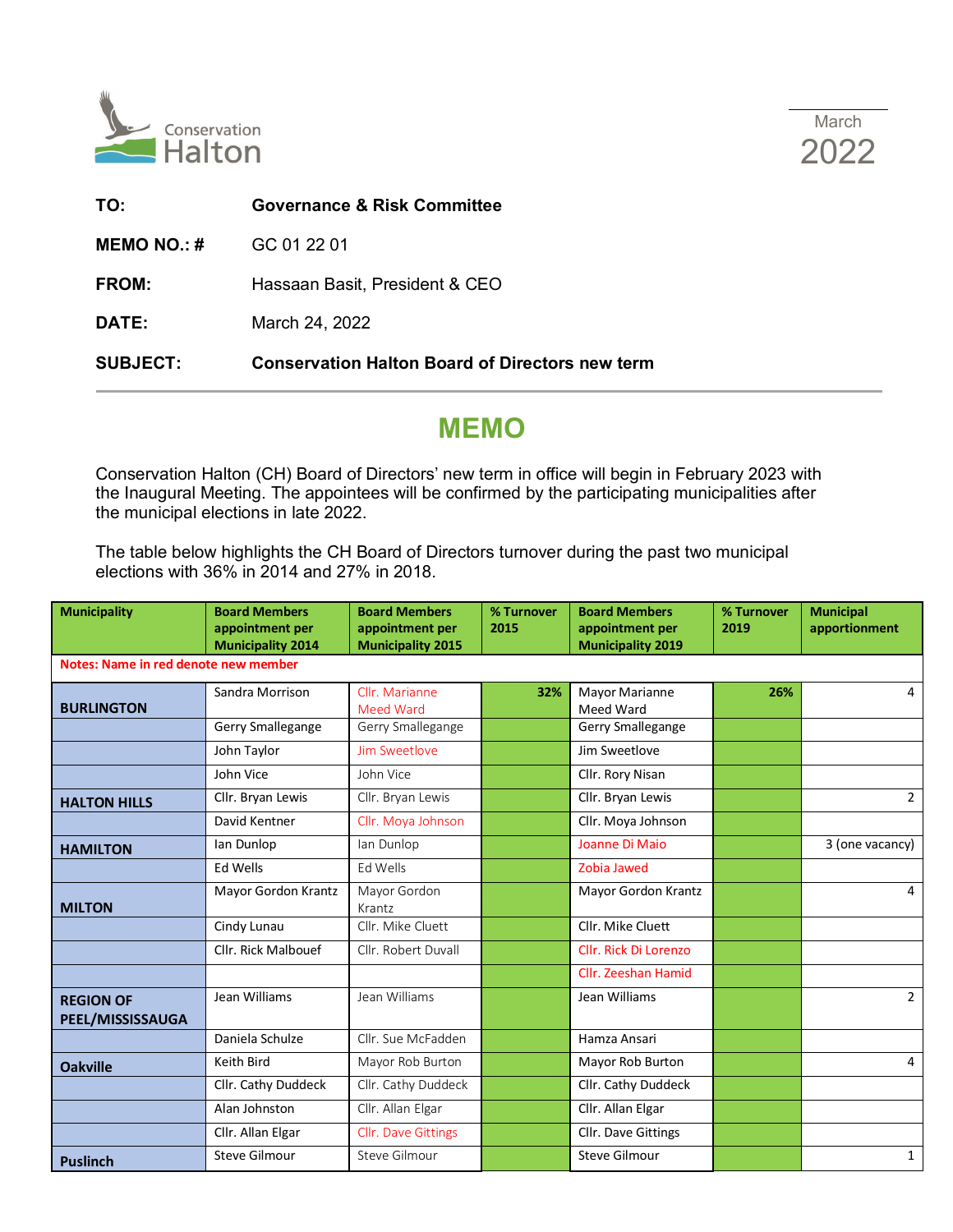



The newly appointed 2023 CH Board of Directors must comply with the changes to the CA Act imposed by the Province; Municipal Appointments Section 14 (1.1) & 14 (1.2)

- 14(1.1) At least 70% of a municipality's appointees must be municipal councillors, effective **January 1, 2023**
- 14(1.2) Municipality can apply to Minister to have percentage reduced; the decision is at the Minister's direction (including adding any conditions or restrictions).

The Office of the CEO of Conservation Halton will work with the participating municipalities through the Clerks' Offices to provide information necessary to recruit new Board members for the CH Board of Directors as soon as the new municipal councils will be sworn in (late 2022).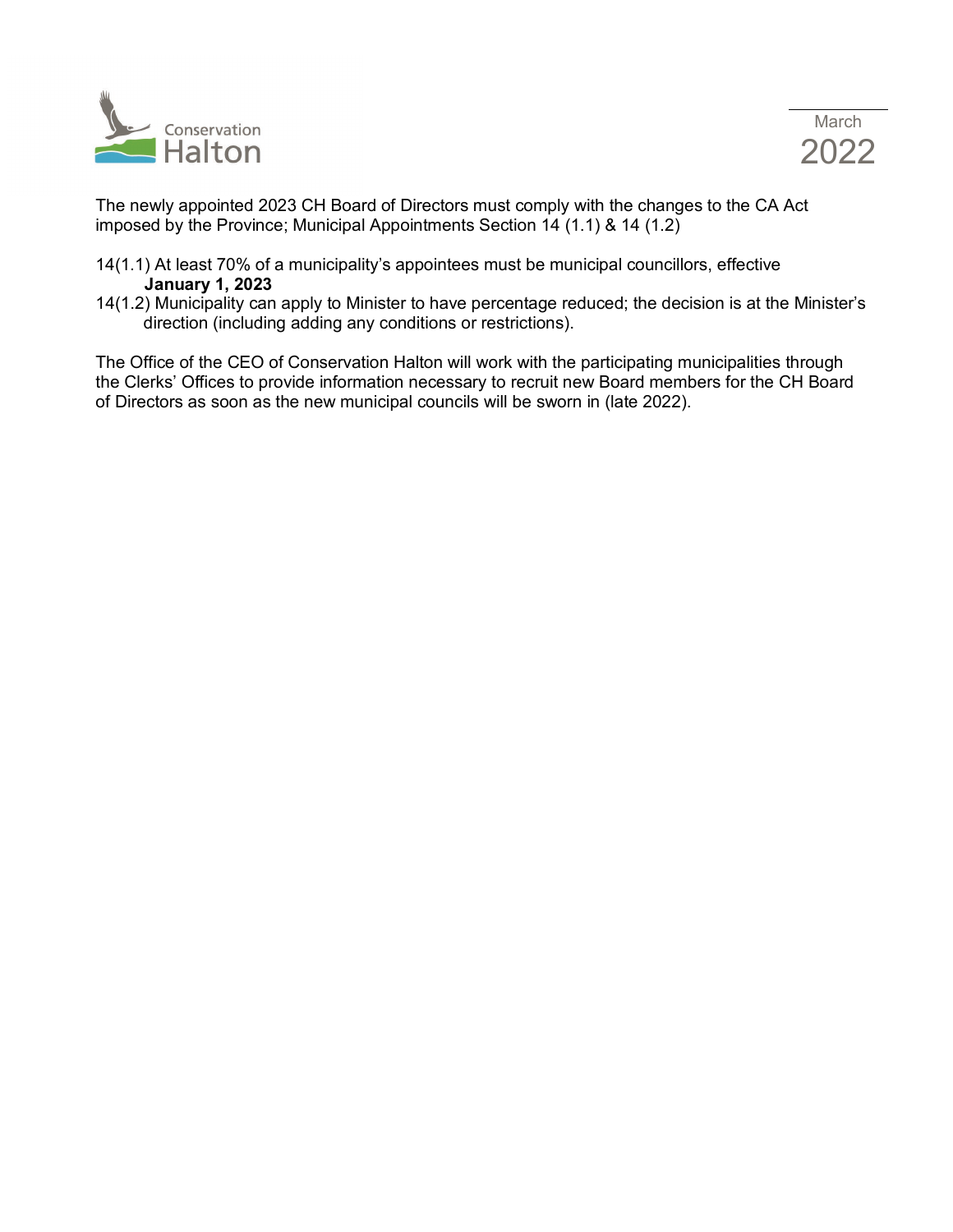

| <b>REPORT TO:</b>   | <b>Governance &amp; Risk Committee</b>                                                  |
|---------------------|-----------------------------------------------------------------------------------------|
| <b>REPORT NO: #</b> | GC 01 22 02                                                                             |
| <b>FROM:</b>        | Hassaan Basit, President & CEO                                                          |
| DATE:               | March 24, 2022                                                                          |
| <b>SUBJECT:</b>     | 2023 Chartered Directors Program for Conservation Halton Chair and<br><b>Vice Chair</b> |

#### **Recommendation**

THAT the Governance & Risk Committee **recommends to the Conservation Halton Board of Directors that the Board Chair and Vice Chair elected at the Annual General Meeting in April 2023 enroll in and complete the Chartered Directors Program at the Directors College (the DeGroote School of Business) within the first two years following their appointment, along with the CEO and any other senior staff member(s) as deemed appropriate by the CEO.**

#### **Report**

With the implementation required in 2023 of the CA Act changes to board member representation, Conservation Halton and the outgoing Chair of the Conservation Halton (CH) Board of Directors recommends that the incoming Chair and Vice-Chair of the Board of Directors attend a Board Governance and accountability program. The program offers a deep dive into the governance process and will enable more thoughtful and meaningful board engagement.

The Chartered Director Board Education program is a globally recognized, university-accredited professional designation. Founded in 2003, The Directors College is Canada's Gold Standard in Governance Education with a mission to advance transformative governance for the benefit of business and society, enabling their alumni to be forward thinking, values driven and change enabling.

The program is designed for those currently sitting on boards, senior executives who intend to serve on a board, and those who work with boards of directors.

Highlights of the program:

- Both virtual and in-person Modules are offered to candidates
- Modules are varied and engaging, combining lectures, interactive working sessions, and case studies.
- Foundational elements are the same between both programs, when it comes to the regulatory, technical and legal content.
- The Board Simulation, which is completely unique to The Directors College, includes professional actors to help you apply the lessons learned in lifelike simulations. It includes:
	- o Putting into practice all your experiences and lessons from the previous four Modules.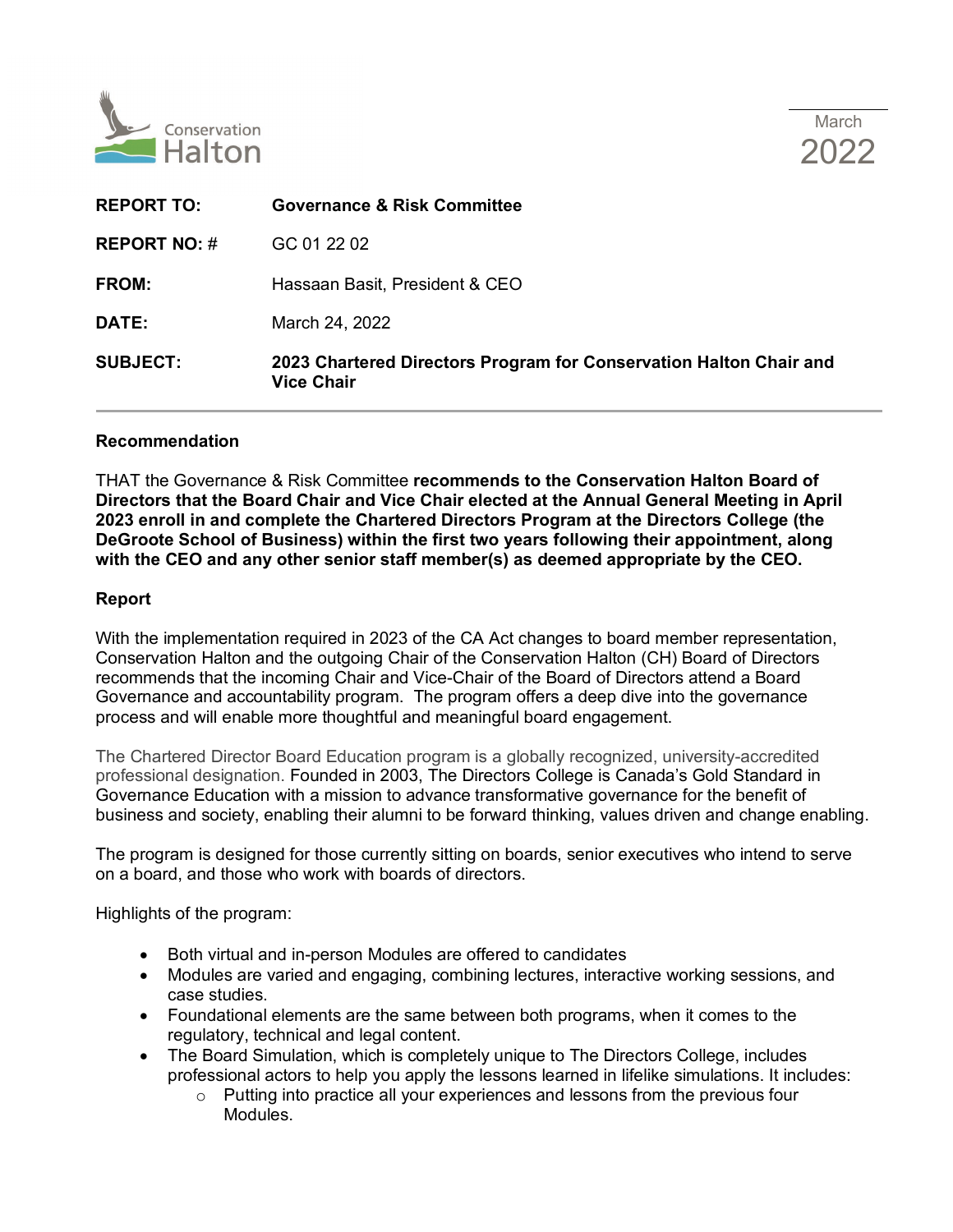

- $\circ$  Participate as a board member at board and committee meetings as you experience a "day on the board" of the simulated corporation.
- $\circ$  Gain personal insight on how your board behaviour, and that of others, affects board processes and productivity.
- o Evaluate other participants and provide valuable feedback.
- Flexible programming, as Modules 1–4 do not need to be taken in sequence.

The modules are focused on:

Module 1: Accountability and Change (September 14-17) Module 2: Leadership and Strategy (April 21 – 23) Module 3: Oversight and Finance (March 24 – 26 (Virtual) (June 2-4 In person) Module 4: Effective Governance Under Complex Circumstances (September 29 – October 1 (In person) November 17 – 19 (Virtual) Module 5: Board Simulation (TBC)

The dates for 2023 have not yet been published but the dates included above reflect 2022 which will likely be similar to the dates for 2023. Timings for each module are as follows:

Virtual:

Wednesday: 5:00pm – 6:30pm EST Thursday: 10:00am – 6:30pm EST Friday: 10:00am – 6:30pm EST Saturday: 10:00am – 5:00pm EST

In-Person: (Venue to be confirmed) Thursday: 3:00pm – 8:30pm EST Friday: 8:30am – 8:30pm EST Saturday: 8:30am – 4:00pm EST

### **Impact on Strategic Goals**

This report supports the Momentum strategic priority striving for service excellence and efficiency.

### **Financial Impact**

The cost of the program is as follows and will be covered by Conservation Halton:

- Virtual 5 module fee- \$19,665 (no tax) per person
- In person 5 module fee \$22,122 (no tax) per person

Signed & respectfully submitted:

Houseur-

Hassaan Basit President & CEO/Secretary-Treasurer